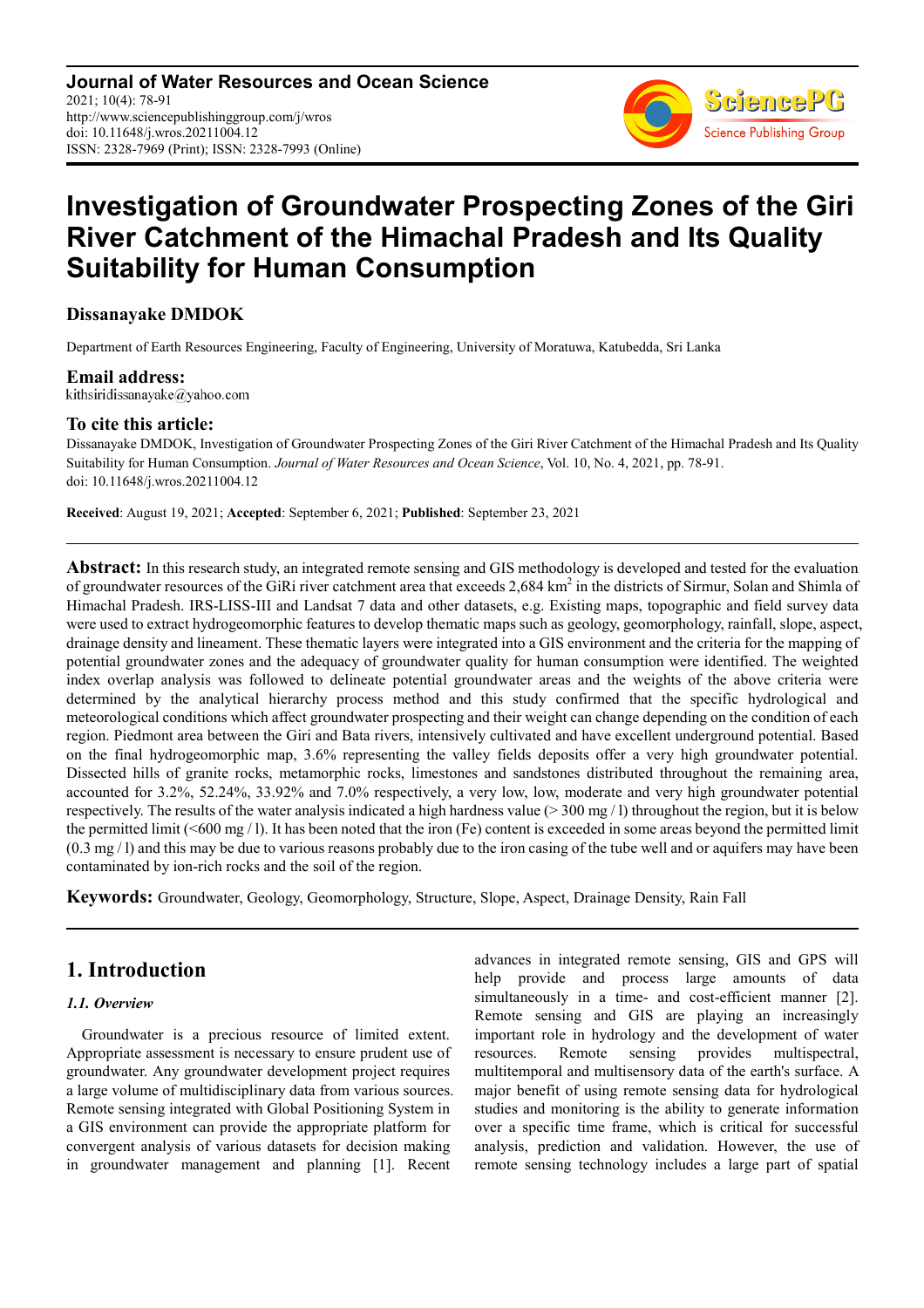data management and requires an efficient system to manage this data [3].

GIS technology offers valid alternatives for effective and efficient management of large and complex databases [4]. Information from satellites is becoming increasingly important for environmental research. An important part of this information concerns the water element, vital for man, its phases and peculiarities.

In general, water resources in India are unevenly distributed in terms of time and space. The peculiarities of the monsoons and the different physiographic conditions lead to an uneven distribution of water. Over the years, population growth, urbanization and the expansion of agriculture have accentuated the situation. The consequence of the unscientific use of groundwater is heading towards a state of water scarcity. Parts of the country are already facing a severe water crisis [5]. Although it is a very important part of the country's growth, the analysis of its water resources has been sketchy.

Remote sensing is an extremely valuable tool for mapping land use, land cover categories and geomorphological features necessary for the planning and management of water resources [6]. The importance and use of remote sensing data in hydrogeological application is based on the fact that the image helps the investigator to localize the morphological and structural features that can influence the groundwater flow [7].

Appropriate compilation of fracture, geology, geomorphology, slope, aspect, drainage density result in locating ground water prospect zones. The geographical mapping plays an important role in exploration, since different rock units and structures govern the occurrence the movement of ground water and the surface drainage that develop on them. Land forms and relief also play in affecting run off recharge and water movement. Rock formation can be identified on aerial and satellite data with the aid of imperative recognition elements, and related land form studies [8].

Crystalline hard rock hold groundwater depends on the depth and extend of weathers materials overlying unweathered bed rock (variable pediment zones), and the size, nature, intensity, orientation and inter-connection of joints, fracture, fissure and faults in these rocks. Study of fractures, their pattern, density, frequency, nature and orientation, extension into covered areas using air photo and satellite picture analysis are especially useful in targeting ground water in hard rock terrains. Open fracture zones are good yields of groundwater from well located along them. Geomorphic mapping of outcrop and weathered zones, as well as delineating of fault-fractures systems in hard rock areas can be greatly aided by image interpretation. Major faults and fracture zones are known to yield good quantities of ground water in such areas. Deeper weathered pediments are also good [9]. Therefore, hydrogeological importance of several factors related to groundwater occurrence, can be used as a working reference for future groundwater-development programs [10].

### *1.2. Previous Work*

Preliminary geological mapping work of the western Kumaon Himalayas has been carried out based on photogeological and field studies compiled with data from official published map [11]. Runoff and sediment yield from Giri and Bata River catchments in Himachal Pradesh has been based on physiography, land use, soil, agriculture, forest and wildlife, animal husbandry, hydrology, socio-economic structure of people and various resource degradation problems [12].

A potential groundwater prospecting zones in the Bata River catchment area was obtained by overlapping thematic layers of geology, geomorphology, land use / land cover, soil and drainage in the study area using the index overlay method. In this study, the slope map was created from the digital elevation model created from the 20m range contour map of the study area. The ranking was given for each parameter taking into account the importance of each of the thematic layers for groundwater prospecting and the weights were given based on the importance of each feature [13].

The hydrogeomorphic properties of the rocky terrain of the Sironj region of the Vidisha district of Madhya Pradesh in India were studied using IRS-LISS II data. In this study, an attempt was made to use an integrated remote sensing and GIS approach to select suitable locations for groundwater recharge in a hard rock area using recharge basins or reservoirs [14].

The various thematic layers such as geology, linearity density, soil, slope, land use / land cover and drainage density were created for the assessment of groundwater enrichment potential in the upper catchment area of Betwa, Raisen District, Madhya Pradesh, India. Information from the Geological Survey of India was used to create the geological thematic map for this study. The slope map was generated from the digital elevation model to get the slope. LANDSAT-8 OLI data was used for land cover and land use mapping. The parameters of the thematic maps were weighted according to the relative influence of each parameter on groundwater recharge. The results obtained were validated by recording specific yield and groundwater level data from selected wells in potential groundwater recharge areas, which were delineated using GPS positions [15].

A GIS-based multi-criteria decision-making tool was used to assess potential groundwater areas as a predictive tool in the Batman-Hasankeyf sub-basin of Tigris, Turkey. Several hydrological and hydrogeological criteria such as geomorphology, geology, rainfall, drainage density, slope, lineament density, land use and soil properties were taken into account as influencing factors. The weights of the above criteria were determined by the hierarchical process analytical method, and this study confirmed that the specific hydrological and meteorological criteria affecting groundwater and their weights may change depending on the conditions of each region [16].

GIS-based weighted overlap analyzes were used to integrate different thematic layers such as geology,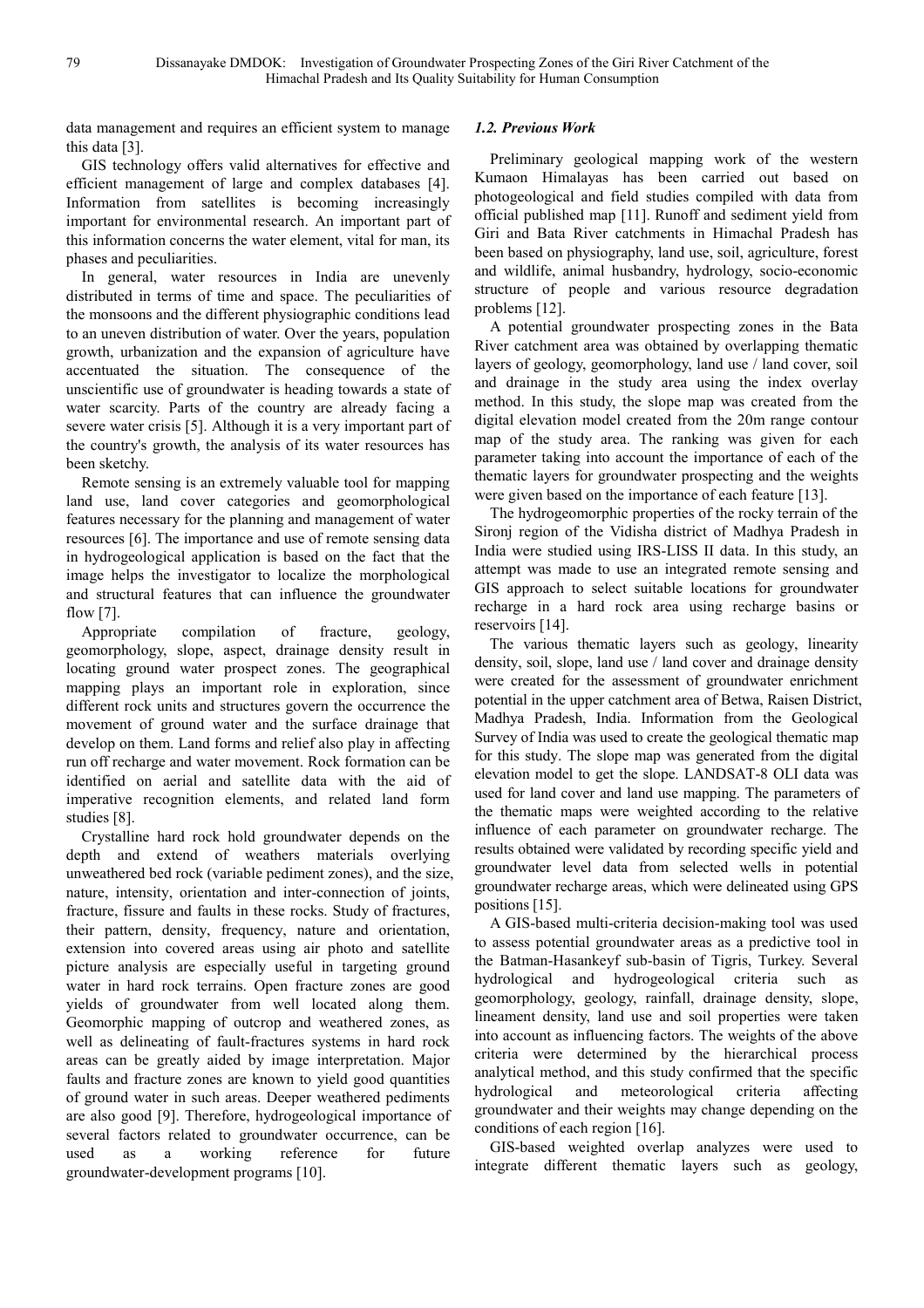geomorphology, soil, linearment density, drainage density, rainfall and land use map created with IRS-ID LISS III satellite images to identify areas of groundwater potential in the coastal part of the Arani and Koratalai watershed in southern India. The groundwater potential map created was superimposed on the groundwater level and the location of the drilling fields for validation [17].

An integrated concept of remote sensing and GIS and analytical hierarchy process (AHP) was used to identify potential groundwater areas (GWPZ) in the Shatt Al-Arab basin. The presence of groundwater and movement control parameters such as lithology, precipitation, geomorphology, slope, drainage density, soil, land use / land use, river distance and lineament density were processed and converted into raster data using the ArcGIS software by assigning proportional weights to them considering the importance of groundwater prospecting [18].

Thematic layers such as lithology, landform, lineament, land use, drainage density, weathering zone thickness, fracture zone thickness, hydrological soils and well yield were developed using IRS-1C satellite data and integrated into a GIS environment using conventional methods to develop groundwater resources in the rocky soils of the Kallar Basin in the districts of Salem and Tiruchirapalli, Tamil Nadu, India. The exact type of artificial recharging system like Check dam, Nallabund, Gully Plugging and Percolation pond, suitable for groundwater supplementation, was identified by overlaying a map of the drainage network with a map of the artificial recharge area [19].

Landsat images were used for land use / land cover mapping and lineament analysis for groundwater prospecting. The DEM was used to extract the drainage network, the slope and the geomorphological analysis. Thematic maps were created, analyzed with respect to hydrogeological significance, reclassified by integration and validated using existing data on groundwater yield [20].

The main objectives of this study are a) To determine the areas of groundwater potential in the Giri catchment area; b) Analysis of the suitability of groundwater for human consumption.

#### *1.3. Study Area*

The investigation area is lying between 30025 to 31016N latitude and 77002 to 77044E longitude and extends over approx. 2632.3 km2 in the districts of Sirmur, Splan and Shimla of Himachal Pradesh [Figure 1]. It is bounded by the catchment areas of the Sutlej River in the northwest, Tons and Yamuna in the northeast and Ghaggar in the southwest [21].

#### *1.4. Physiography*

A larger part of the Giri catchment area, found in the central Himalayas and Siwaliks, is hilly with narrow, deep valleys separated by spurs and ridges [22]. The height of the track varies from 438m to Rampur Ghat; the mouth of the Giri river at 3,358 m at Kupar Tibbaon Kupar Dhar separates the catchment areas of the Giri and Tons rivers. 64 percent of the Giri catchment area falls below an altitude of between 1,500 and 3,000 m. The area under the hills of medium height ranges from 1,000 to 1,500 m and the hills of lower altitudes below 1,000 m are each 30 to 5 percent. Almost the entire catchment area lies under steep to very steep slopes [Figure 2].



*Figure 1. Study Area.* 

*Table 1. Geomorphology Classification.* 

| Category                        | % of Slope | Weight |
|---------------------------------|------------|--------|
| Nearly Level                    | $\leq 1$   |        |
| Very Gentle                     | $<$ 3      | 6      |
| Gentle                          | < 4        |        |
| Moderate Slope                  | $\leq 10$  | 4      |
| Steep Slope                     | < 15       |        |
| Moderately Steep to Steep Slope | $<$ 35     |        |
| Very Steep                      | > 35       |        |

#### *1.5. Drainage*

The drainage patter is generally sub diacritics in the Giri river catchment. The catchment is divided in to 36 sub water sheds. The catchment in the North- West is separated from the Sutlej watershed by the Narkanda-Kufir ridge. The ridge gives rise further to the Ginta Dhaman and Nago dhars in the southerly direction. In the North-Eastern part, the Chambi dhar running from NE to NW from a dividing line between the Padar-Tons and Giri watersheds. The main branches of Chambi dhar are the Udi dhar, the Nair-Agra dhar, Gowali dhar, the Kala munda dhar and Thunal-ki-dhar. The Hatu dhar, originating at Hatu peak near Narkanda runs almost parallel to Chambi dhar and continues as chawantru dhar in the south. The eastern boundary of the catchment is found by the mountain ranges emerging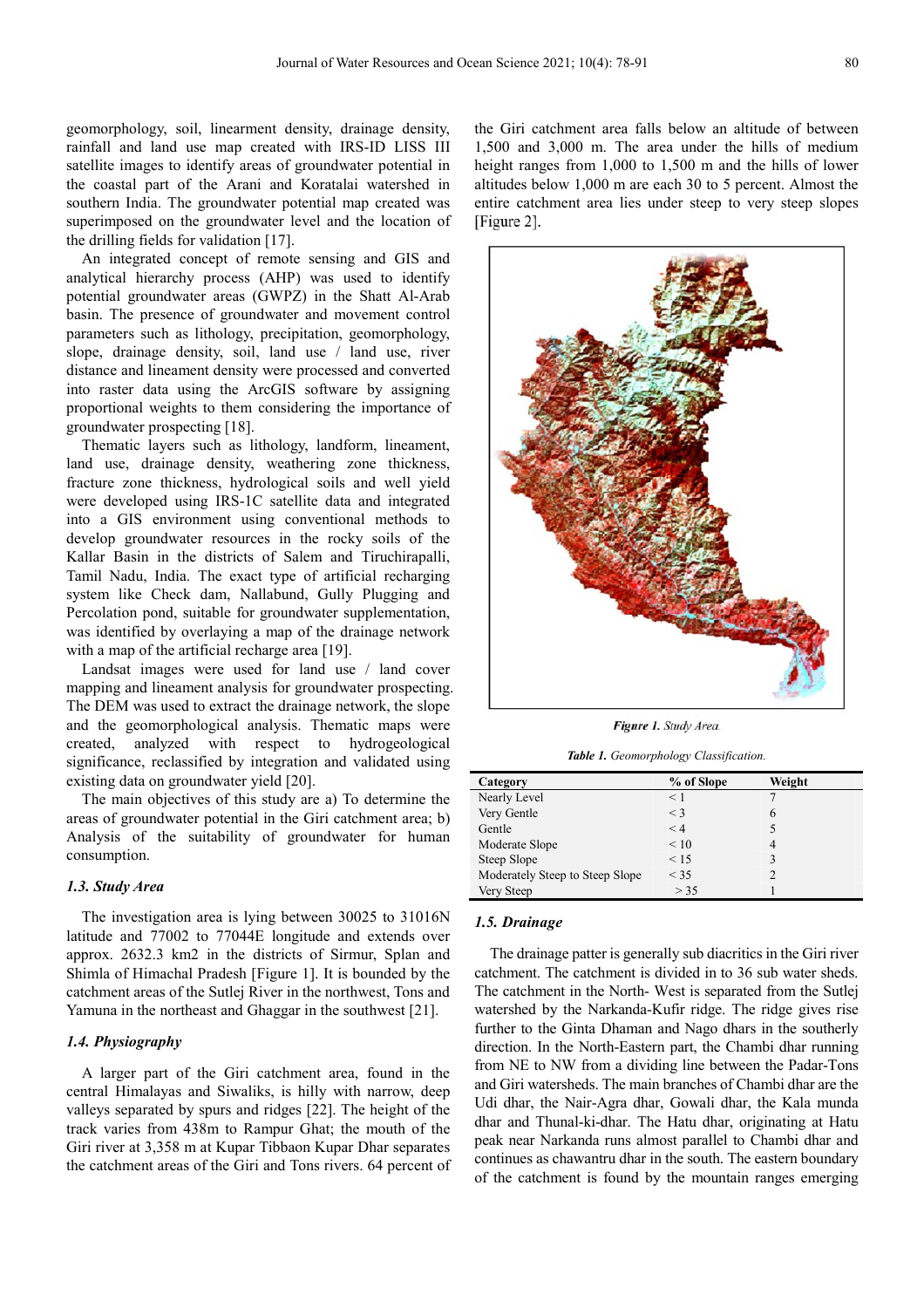from the Choor peak (3,647m). The Choor peak consulting the highest summit is the nerve centre of many inter-linked mountain ranges into different direction.



*Figure 2. Contour (Slope) map of the study area.* 

These mountain ranges comprise some of the difficult and rugged trans-Giri area. From the top one can have view of far distant gangetic plain and Sutlej river towards south, the magnificent snowy mountains of Babrinath and Tibet towards north and hills of Shimla on west. The Choor, crown of Sirmaur, is visible from its almost every part. The Jadol dhar after turning northwest from a peak of 2753m is called as Kuftu ki dhar. Kuftu ki dhar further branches off at a peak of 2,688 m into Painkufer dhar and Jajon dhar. The Painkufer dhar ends in Giri river while Jajon dhar again bifurcates into Lojla dhar and Manal dhar further branches off at a peak of 2,026m above Maghaon into Knthial ki dhar and Kuru dhar emerge a number of parallel dhars, namely, Sen ki dhar, Cheon dhar, Gusan dhar, Basali dhar, Kuriya karang dhar and Garol ki dhar etc. ending in Nait ka khala. The Kheri ki dhar etc, ending in Nait ka Khala.

The Kheri ki dhar branches off into Chuwa dhar above Pab

village at the peak of 2,088m which after running through Rajgarth, Jagas and dudham merges into Giri near Yaswant Nagar. The other dhars originating from Topi dhar are Ber ki dhar merging in Bajhethi ka khala, Bathau dhar terminingg in Pervi khad near Koti, Jhimmi dhar ending in Bajihetu ka khala and Banali dhar. The banali dhar further bifurcate at the peak of 2,325 m into Palu dhar merging into Pervi and Naun dhar split into shivpur dhar, Deothi dhar, Ranaghat dhar and Dhaya-Piti dhars ending in Giri and Pervi. The Aini dhar running to the south of Choor peak splits into Kufta dhar and Kanog ki dhar near Talangana village. Kufta dhar is also known as Haripur dhar upto Haripur fort, where it again branches off into Laangra dhar and Dungi Bhajai dhar. The latter after running to the south of Haripur branches off into Pilani and Bhajai dhars. The latter after running to the south of Haripur branches off into Pilani and Bhajai dhar. The Pilani knows as Jini dhar beyond Khatna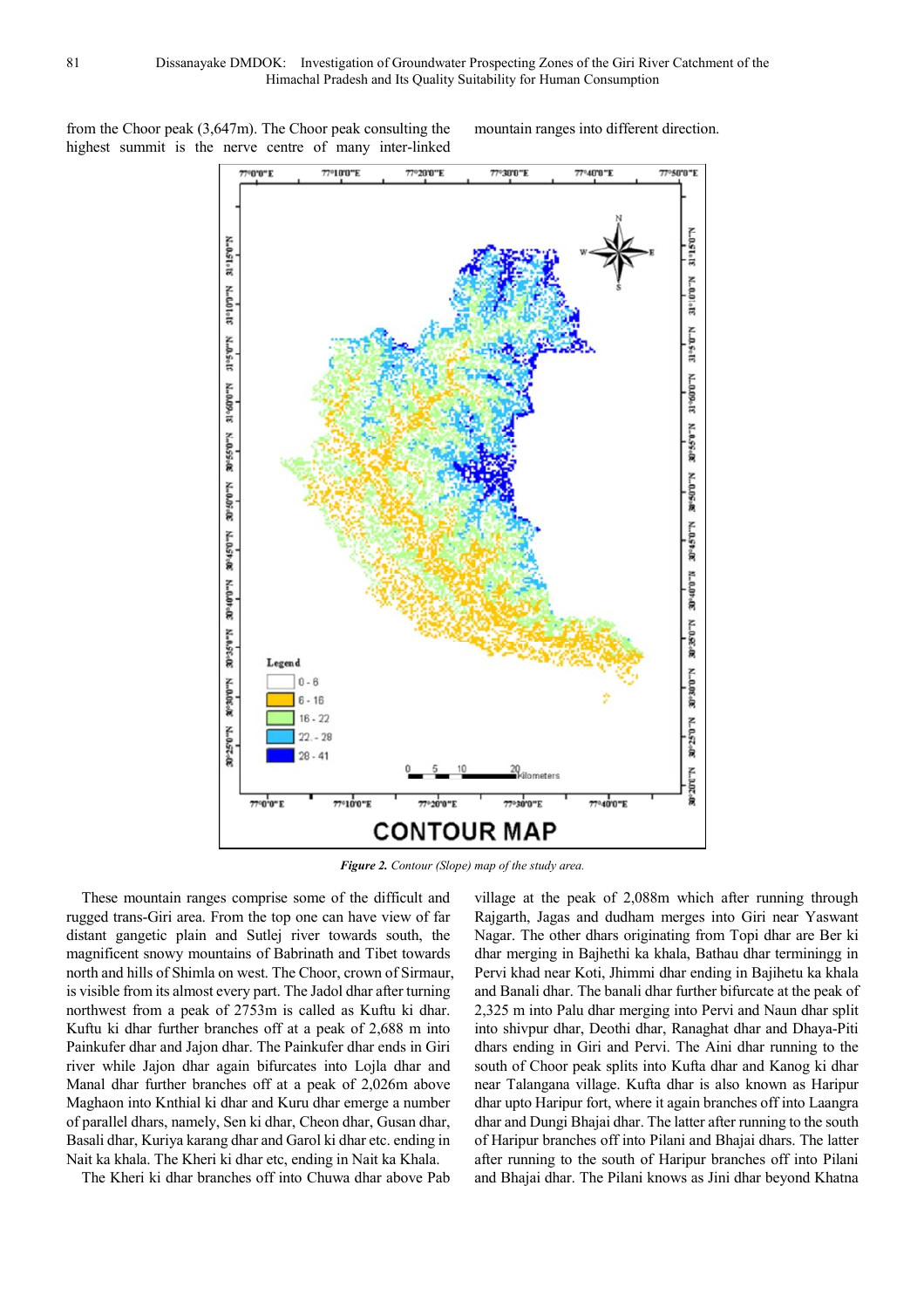split into Kufar dhar and shillai dhar. Another important branch of Dungi Bhagani dhar is Dawali Pab dhar which after running southward meet Giri River.

The north-western part of the catchment is separated from the Sutlet watershed by Dumi-Shimla-Keseru-Taradevi-Kaithlighat-Solan-Dagshi ridge. The south western part is determined by Dagshai-baulhi Shaya and Saharan Dharti dhar ridges running between Giri and Ganggar watersheds. The Dharti dhar after passing through Prem nagar, naina Tikka, Bhur, Singh, Sarahan, Baghar, Rama, Kansar and Malgi, ends up in Giri River near north of Rajban village. The Sarahan Dharti dhar alone with Sain dhar, another important and independent range, constituents the Cis-Giri area, Sain dhar arises from near the confluence of Kawal and Giri River from Mari keg hat ka khala and Jalal river. The drar ends up at the confluence of Giri and Jalal near Dadahu. Purra ki dhar and Sarera ki dhar emerges from Sain dhar and terminate in Jalal river respectivel. The southern part of the Giri catchment is

delimited by Chauri and Kamrahoo-Bharfa dhar, separating it from Bata and Ton River catchments respectively [23, 24].

### *1.6. Geomorphology*

The study area could be divided into hills, piedmonts, braided rivers, point bars, sand bars and terraces [25]. Area under highly dissected structural hills with parallel drainage pattern occupies 6.55% of the study area where as area under highly dissected denudational hills with radial drainage occupies 19.96% of the study area. Area under highly, moderately and low dissected denudational hills occupies 23.66%, 16.21% and 7.02% of the study area respectively. Whereas moderately dissected denude structural hills and low dissected structural hills occupy the area of 14.95 and 10.32 respectively. The area under the residual hills, piedmonts, channel bars, point bars and the terrace was 0.17%, 0.44%, 0.03%, 0.07% and 0.64% [Figure 3].



*Figure 3. Geomorphology (Land form) of the study area.*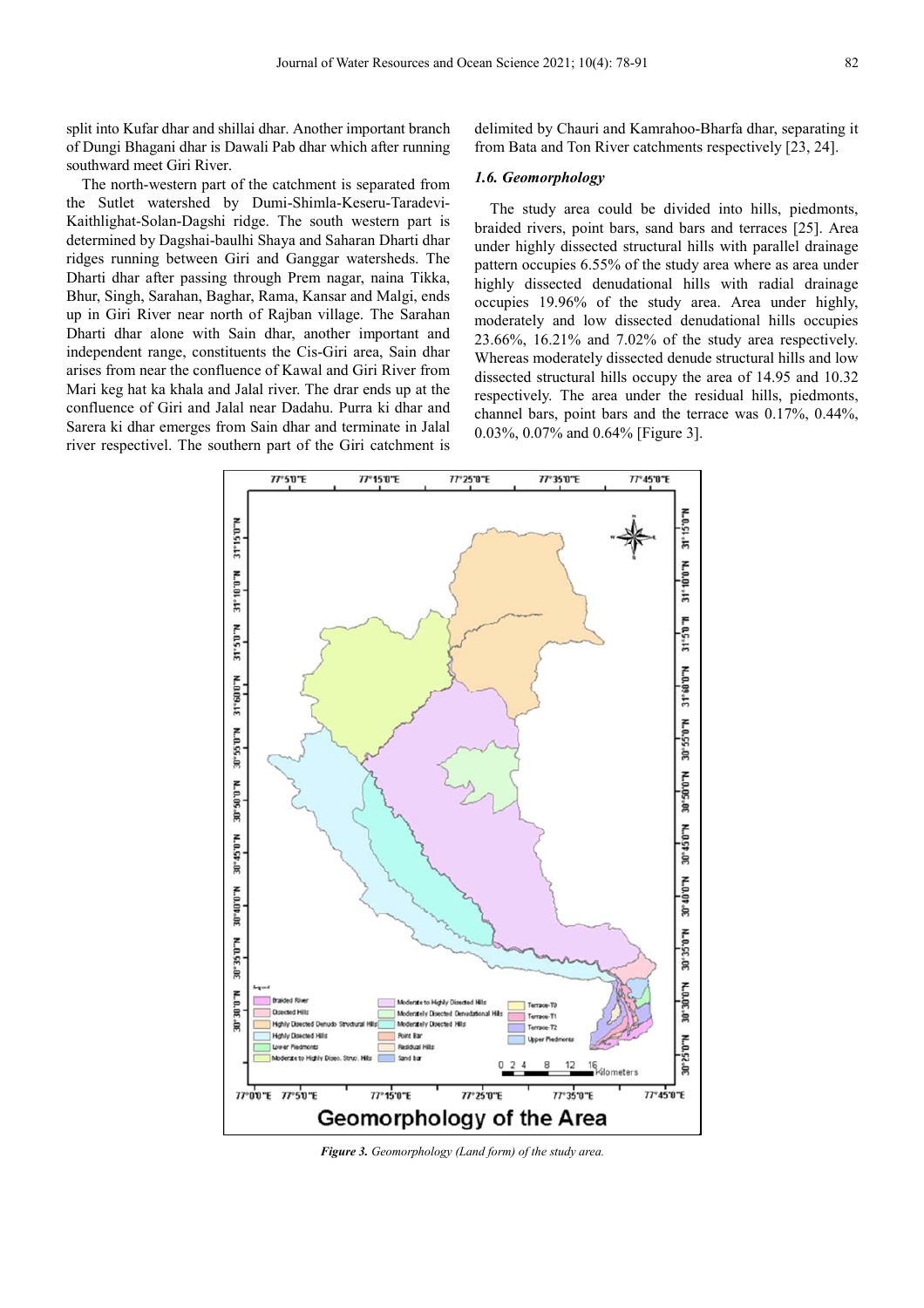*Table 2. Geomorphology Classification.* 

| <b>Type</b>                    | Weight         |
|--------------------------------|----------------|
| <b>Braided River</b>           | 8              |
| Mod. disec. denu. struc. hills | 2              |
| High. disec. struc. hills      |                |
| High. disec. denudo.           |                |
| struc. hills                   | 1              |
| High. Disec. Denu. hills       |                |
| Mod. Disec. Struc. hills       | 2              |
| Mod. Disec. Struc. Hills       | $\mathfrak{D}$ |
| Low Disec. Struc. Hills        | 3              |
| Low Disec Denudo. Struc. Hills | 3              |
| Residual hills                 |                |
| Terraces                       | 9              |
| Piedmont                       | 8              |
| Point Bar                      | 9              |

### *1.7. Geology*

Rock found in the area comprise shales, sandstone, limestone, slate and schist deposited during the period stretching from 1 to over 600 million years ago when it was a vast sea called Tethys. The fluctuation in depth and expense of sea, the variation in nature of sediments brought by feeder channels and physio-chemical conditions of sea water led to

the deposition of various groups of sediments having a thickness of several kilometers. The sediments were deposited layer by layer often thinner than millimeters.

The sequence of deposition was seldom, smooth and continuous. The large boulders in Balani Formation indicate complete glaciation all over the sea. The major disturbance was rise of Himalayas by bulking of sediments in the Tethys due to collision of northward floating Indian subcontinent with the Chinese main land. This was followed by a lull of many millions years during which huge sediments were deposited in shallow depressions created by Himalayan uplift. The second mountain building activity led to rise of low Shiwalik ranges. The instability created by the rise of Himalaya and Siwaliks is still observed and the fact that Himalays are still rising. Geographically, the track can be divided into three zones such as sub, outer and middle Himalays zone. Sub-Himalayan zone, the zone representing Siwalik hills and flat to undulating Dun Valley has sediment of tertiary age. It composed chiefly of altering beds of line grained friable sunstone and clay. Large pockets of conglomerate, shale and veins of red marl are also present in the area. These are highly susceptible to erosion by water [22].



*Figure 4. Geological formation of the study area.*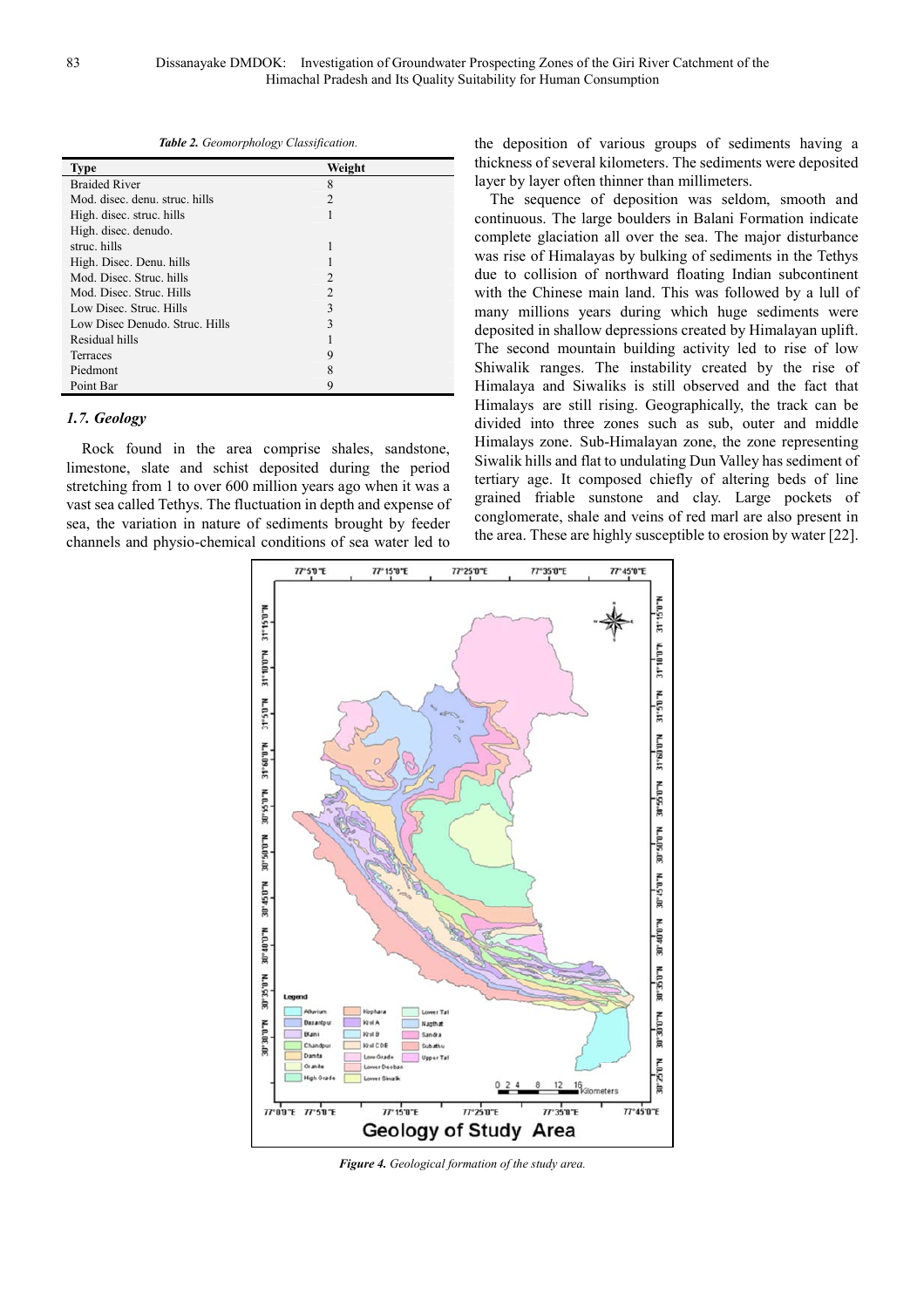| <b>Formation</b> | Weight         | <b>Formation</b> | Weight         |
|------------------|----------------|------------------|----------------|
|                  |                |                  |                |
| Alluvium         | 10             | Kroal B          |                |
| <b>Basantpur</b> | 2              | Krol CDE         |                |
| Blani            | 2              | Lower Deoban     |                |
| Chandpur         |                | Lower Siwalik    | $\overline{c}$ |
| Damta            |                | Lower Tal        |                |
| Granite          | 2              | Naghat           |                |
| High Grade       | $\overline{c}$ | Sandra           |                |
| Kophara          |                | Upper Tal        |                |
| Krol A           |                | Subathu          | $\mathfrak{D}$ |

*Table 3. Geology Classification.* 

In Outer Himalays zone, it is mostly confined to South-West Giri with Sain dhar, Dharti and Kumaroo-Bharli in its folds. The strata are similar to Sub-Himalayas, but, the upper layer is of somewhat harder sanstone, the main rocks are sandstone shale and pockets of limestone, clay and conglomerates. The rock formation of the Trans-Giri falling in Middle Himalaya zone emerges out a place completely replacing sandstone. However, the trans Giri, northern and north west part of the tract falls in to Middle Himalayan zone. It is mostly composed of crystalline metamorphic rocks such as granite-gneiss, slate, mica-schist and quartzite with

unfossiliferous deposit of ancient origin. The highest ranges up to 5400m. Granite and gneiss rocks are generally confined to the higher ranges of the tract [Figure 4].

#### *1.8. Climate*

Climate varies with altitude; it is subtropical sub-humid in the lower part of the route in the Shiwaliks with a humid temperature in the upper part of the central Himalayas. Rainfall in the basin varies from 824 mm in Kotkhai to 1,933 mm in Sarahan. The average rainfall of the Catment is 1,287 mm. Most of the precipitation falls in the monsoon season from June to September. Winter rains occur from December to March. Snowfall is normal in areas above 1,800 m. Drought occurs both in the pre- and post-monsoons. March, April, May, October and November are generally dry months [Figure 5]. The region has the district seasons of summer (April-June), monsoons (July-September), autumn (October-November) and winter (December-March). Summers are hot in the Siwaliks, with temperatures around 420°C, while winters are cool. Table 1 shows the precipitation data around the Giri Basin [26].

## Annual Rain Fall in the Study Area



*Figure 5. Annual Precipitation map of the study area.*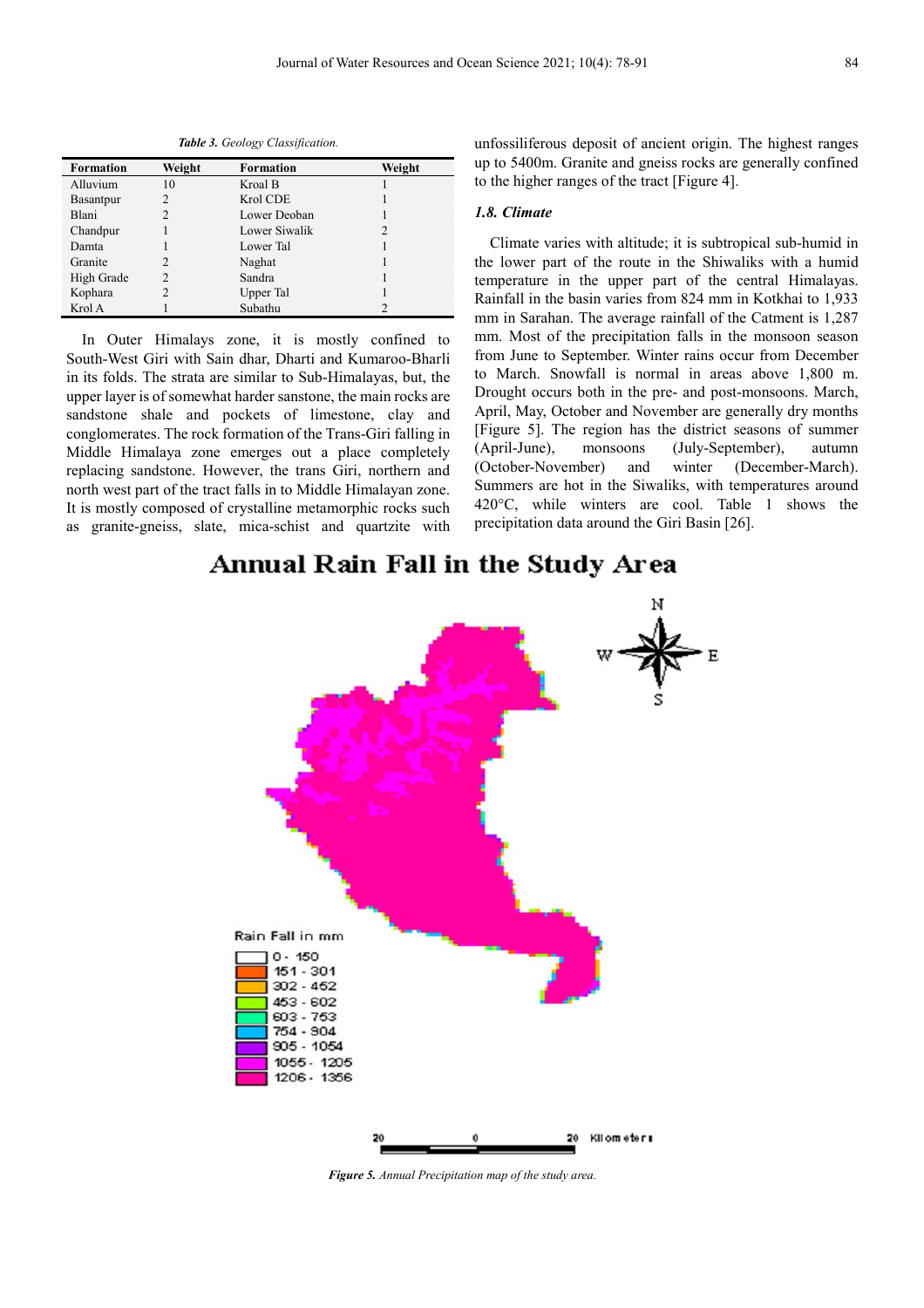|  |  | <b>Table 4.</b> Rainfall Classification. |
|--|--|------------------------------------------|
|--|--|------------------------------------------|

| Level    | Weight |
|----------|--------|
| Low      |        |
| Moderate |        |
| High     |        |

#### *1.9. Data Used in the Study*

Satellite imagery of IRS LISS III FCC and PAN as well as

Landsat 7 TM FCC and PAN imagery, SRTM-DEM data, aerial imagery and topographical sheets from Survey of India, geological map of Rupke, precipitation data from regional research station Himachal Pradesh Krishi Visvavidyalaya, Dheulakunan and the data downloaded from Barkly University [Table 5] were also used to create the various thematic maps such as geology, geomorphology, structure and lineament, drainage density, slope and aspect.

Himachal Pradesh and Its Quality Suitability for Human Consumption

| <b>Type of Data</b>                                     | <b>Details of the Data</b>                                                                        | Source of data                                                                                                     |
|---------------------------------------------------------|---------------------------------------------------------------------------------------------------|--------------------------------------------------------------------------------------------------------------------|
| Survey of India (SOI) Topo sheets<br>Aerial Photographs | 53E/4, 53E/8, 53F/1, 53F/2, 53 F/3, 53 F/10,<br>53 F/11 (Scale 1: 50,000)<br>(Scale 1: $25,000$ ) | Survey of India (SOI), Dehradun                                                                                    |
| Geology map                                             | Scale $\frac{1}{4}$ inch to the mile<br>Monthly                                                   | J. Rupke and Collaborators                                                                                         |
| Rain fall data                                          | rain<br>fall data                                                                                 | Regional Research Station, Himachal Pradesh Krisi<br>Visvavidyalaya, Dheulakuan, Sirmour, H. P. Barkley University |
| Satellite Images<br>1. IRS-IC<br>2. LANDSAT 7 ETM       | LISS III FCC, PANFCC, PAN                                                                         | NRSA, Hyderabad<br><b>USGS</b>                                                                                     |

## **2. Methodology**

The study was conducted in three phases and the following methodologies were used for the study:

### *2.1. First Stage*

- 1. Demarcation of the lithological boundaries, structure and the geomorphological features from the aerial photographs on a scale of 1: 25,000 by means of stereoscopic analysis.
- 2. The analog maps received from various organizations
- 3. were scanned and converted to digital format by manual digitization in the ERDAS environment
- 4. The Giri watershed was outlined on the mosaic
- 5. topographical sheets and the area of interest was subdivided in the study area.
- 6. Before the field work, aerial photographs and satellite
- 7. data were interpreted based on visual interpretations. Image enhancement was performed prior to visual interpretations. The lithological boundaries, as well as the main geomorphic units, were delineated based on the difference in the dissection pattern and the variation of the tone to generate thematic layers such as geology, geomorphology, lineament and structure, etc.
- 8. These interpreted data were mapped onto a 1: 50,000
- 9. scale base map and a hydrogeomorphological map was prepared prior to the field investigations.

### *2.2. Second Stage*

In order to verify accuracy of pre-field generated maps on various theme, two weeks' field investigation was carried out along selected traverses. During this period ground truth data and ground water sample were collected in respect to generated thematic maps. In the same time ground water



samples were analyzed in the field to delineate the suitable locations for groundwater extraction for human consumption.

*Figure 6. Slope Map of the Study Area* 

### *2.3. Third Stage*

This is the final phase of the study, based on the ground truth information gathered during the field visit, the thematic maps have been modified and reinterpreted accordingly. In order to delimit the ground water potential in the study area, the various thematic maps were integrated into the GIS environment with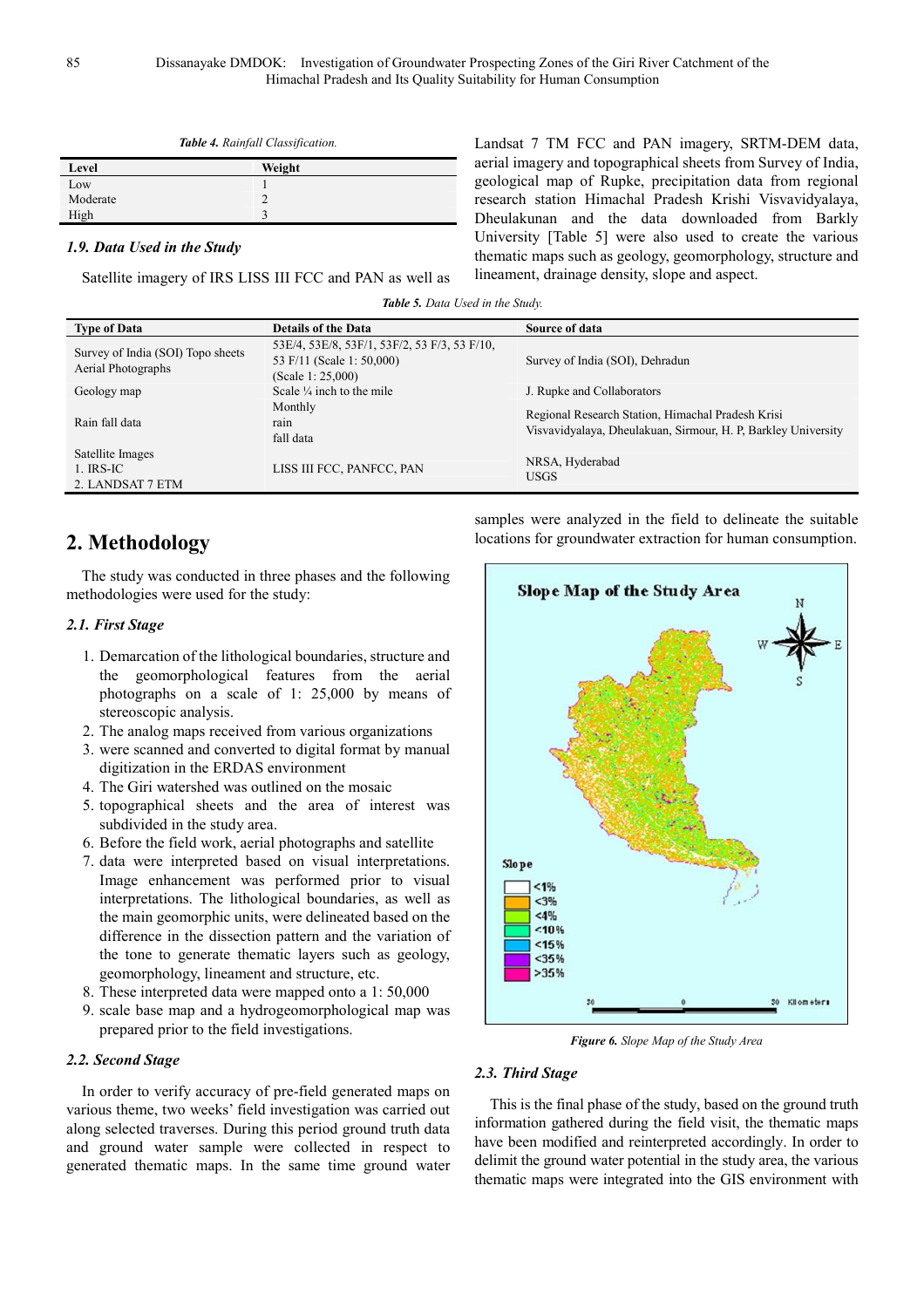the aid of the Weighted Index Overlay Analysis (WIOA). This is a simple and straightforward method for a combined analysis of multiclass maps. The effectiveness of this method lies in the fact that human judgment can be incorporated into the analysis. A weighting represents the relative importance of a parameter to the goal. The WIOA method takes into account the relative importance of the parameters and the classes that belong to each parameter. There is no standard scale for a simple weighted stacking method. To this end, analysis criteria are defined and importance is attached to each parameter. The determination of the weight of each class is very important in the integrated analysis, since the result depends very much on the assignment of an appropriate weight

### **3. Results**

The presence of groundwater depends on the conditions of the subsurface; this requires a very complex analysis and yet the properties of the subsoil are fundamentally determined by

geology and morphology. Therefore, it is necessary to integrate various surface and groundwater features in order to gain a comprehensive understanding of an area's groundwater prospects. In order to determine the potential groundwater exploration areas, the various thematic maps were integrated into the GIS environment. The index overlay method is one of the best hydro geomorphic integration methods for delimiting potential groundwater prospecting areas.

The slope is very important for recharge and occurrence of groundwater for a particular area. If the slope is steeper, the drain will be larger and the infiltration will be very low. The Slope map was created from the DEM of the area and taking into account given the ranking 9 and different weights were assigned to the different classes of slope [Figure 6]. In this study Aspect also considered as an important parameter for ground water occurrence and recharge. Southward direction sloping is more influence for groundwater occurrence compare with northward direction sloping since it exposes more time to solar radiation.



*Figure 7. Lineament (Structure) map of the study ar.*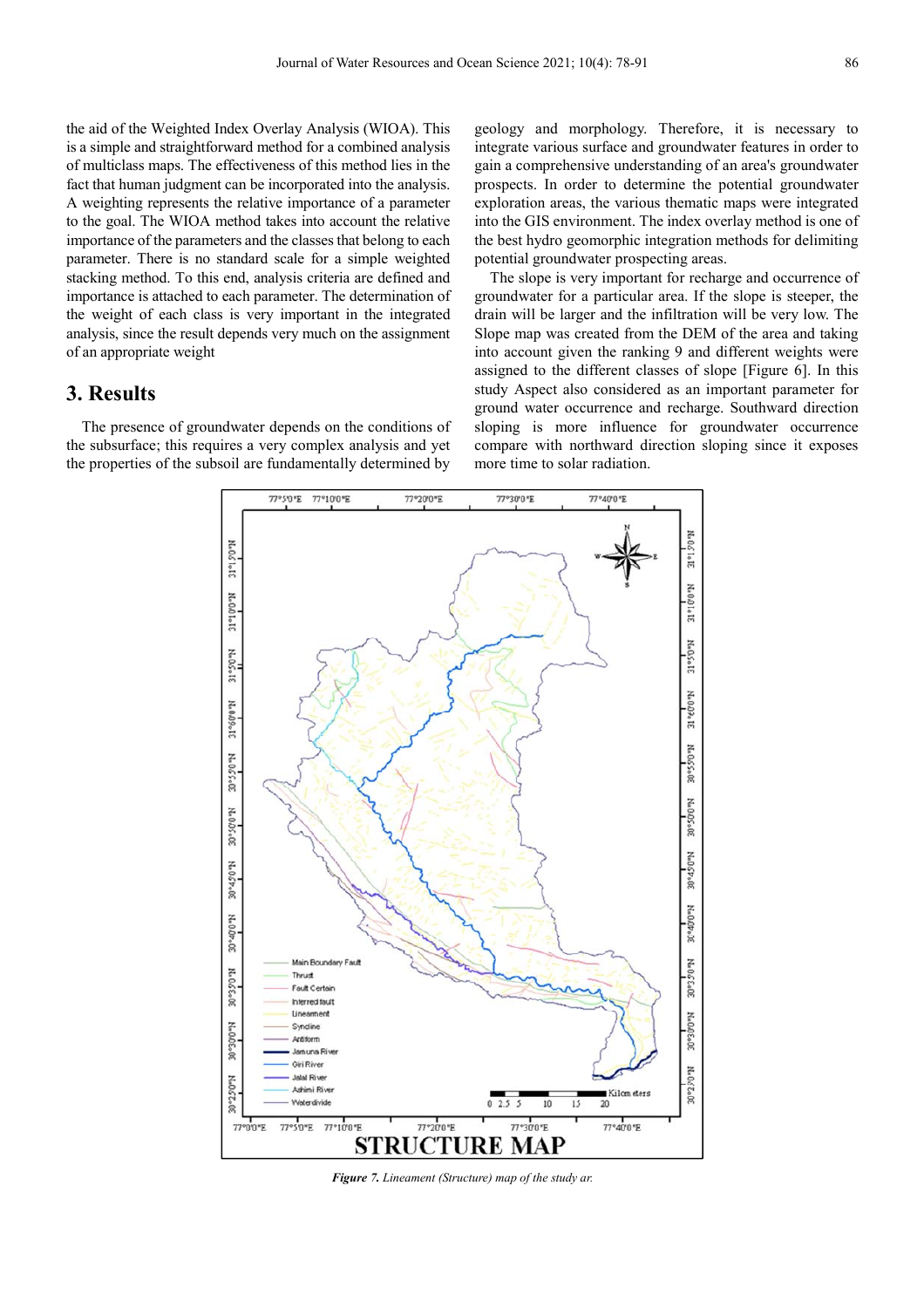*Table 6. Aspect Direction.* 

| Aspect (6) |                |
|------------|----------------|
| Flat       | $\mathbf Q$    |
| North      |                |
| North East | $\mathcal{L}$  |
| South      | 6              |
| South East | 6              |
| South West | $\overline{4}$ |
| West       | $\overline{4}$ |
| East       | $\overline{4}$ |
| North West | $\sim$         |



*Figure 8. Aspect direction map of the study area.*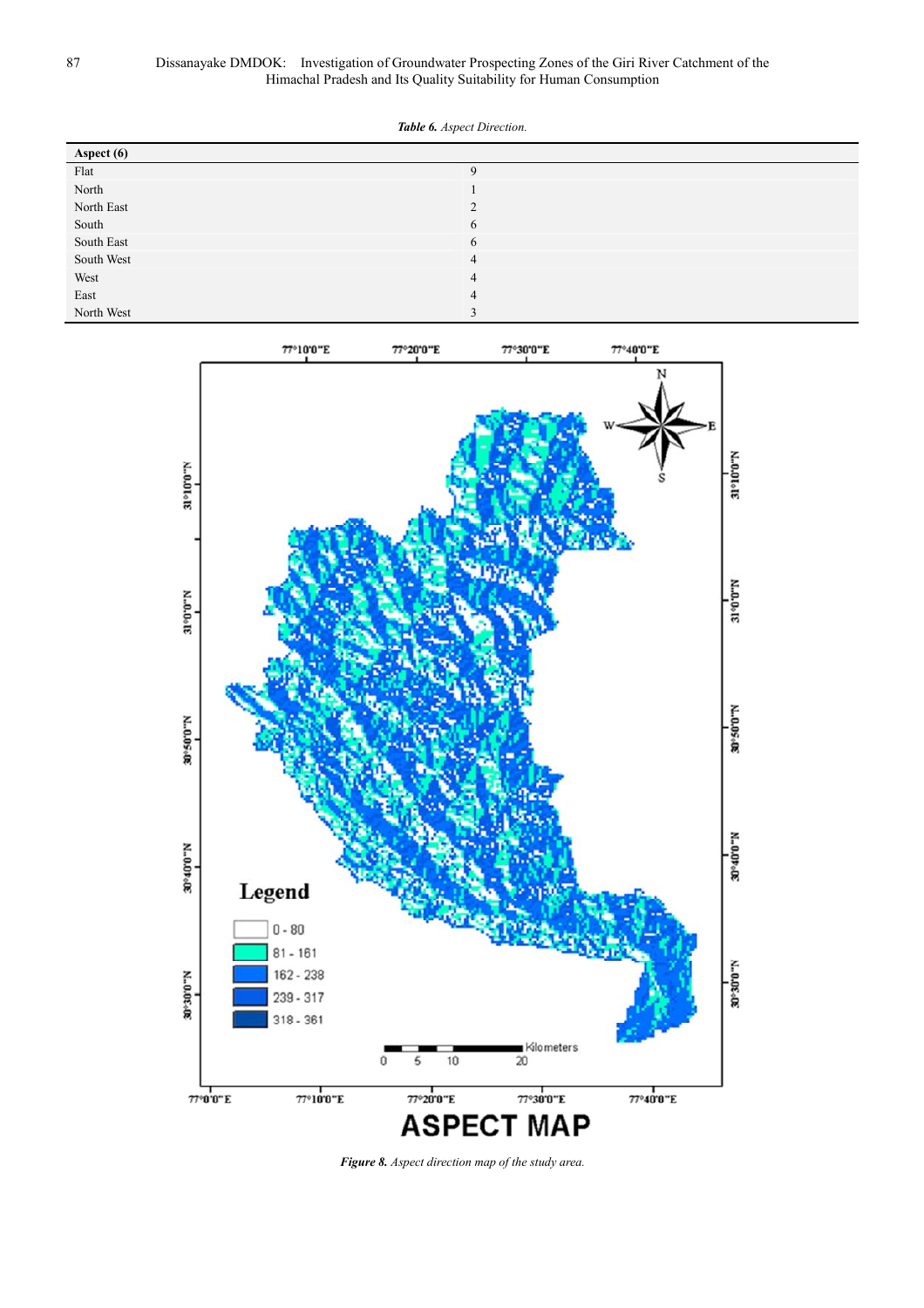*Table 7. Water Quality Parameters Used in the Study.* 

| Sample No. | Parameters (mg/l)                |         | Neruwala               | Manpurdura dugwell | <b>Sippur</b>       | <b>Bangaran</b>   |                     | <b>Borrativala</b>           |  |
|------------|----------------------------------|---------|------------------------|--------------------|---------------------|-------------------|---------------------|------------------------------|--|
|            | pH                               | 8       |                        | 8                  | 8                   | 8                 |                     | 8                            |  |
|            | Temperature (°C)                 |         | 24                     | 24                 | 19                  | 19                |                     | 25                           |  |
|            | Coliform                         |         | Nil                    | Nil                | Nil                 | Nil               |                     | Nil                          |  |
|            | Fluoride                         |         | 0.6                    | 1.5                | 0.6                 | $0.6\,$           |                     | 0.6                          |  |
|            | Dissolved Oxygen                 | 8       |                        | 7.6                | 2.6                 | 3.4               |                     | 3.8                          |  |
|            | Residual Chloride                | 0.2     |                        | 0.2                | 0.2                 | 0.2               |                     | 0.2                          |  |
|            | Phosphorous                      | 0.1     |                        | 0.1                | 0.1                 | 0.1               |                     | 0.1                          |  |
|            | Nitrate as Nitrate               | 10      |                        | 10                 | 10                  | 45                |                     | 10                           |  |
|            | Iron                             | 0.6     |                        | 0.6                | 3.0                 | 0.6               |                     | 3.0                          |  |
|            | Hardness                         | 380     |                        | 380                | 180                 | 164               |                     | 312                          |  |
|            | Chloride                         |         | 24.82                  | 24.82              | 42.54               | 42.54             |                     | 40                           |  |
|            | Ammonia                          | $1.0\,$ |                        | 1.0                | $1.0\,$             | 1.0               |                     | 1.0                          |  |
|            | Turbidity (NTU)                  | 10      |                        | 200                | 100                 | 10                |                     | 10                           |  |
|            |                                  |         |                        |                    |                     |                   |                     |                              |  |
| Sample No. | Parameters (mg/l)                |         | Rajpur                 | Sinpur<br>8        | Mastharali          | Khorowala         |                     | Manpurdura<br>$\overline{7}$ |  |
|            | pH                               | 8       |                        |                    | 8                   | 8                 |                     |                              |  |
|            | Temperature $(^0C)$<br>23<br>Nil |         |                        | 25                 | 25                  | 25                |                     | 25                           |  |
|            | Coliform                         |         |                        | Nil                | Nil                 | Nil               |                     | Nil                          |  |
|            | Fluoride                         |         | 0.6                    | 1.5                | 1,5                 | 1.5               |                     | 1.5                          |  |
|            | Dissolved Oxygen                 |         | $\overline{2}$<br>10.8 |                    | 4.6                 | 3.6               |                     | 0.18                         |  |
|            | Residual Chloride                |         | 0.2<br>0.2             |                    | 0.2                 | 0.2               |                     | 0.2                          |  |
|            | Phosphorous                      |         | 0.1<br>0.1             |                    | 0.1                 | 0.1               |                     | 0.1                          |  |
|            | Nitrate as Nitrate               |         | 45<br>10               |                    | 45                  | 10                |                     | 10                           |  |
|            | Iron                             |         | 3.0                    | 3.0                | 1.5                 | 0.3               |                     | 3.0                          |  |
|            | Hardness                         | 316     |                        | 400                | 400                 | 440               |                     | 224                          |  |
|            | Chloride                         |         | 0.16                   | 53.18              | 63.81               | 35.45             |                     | 53.16                        |  |
|            | Ammonia                          | 1.0     |                        | 1.0                | $1.0\,$             |                   | $1.0\,$             | $1.0\,$                      |  |
|            | Turbidity (NTU)                  | 50      |                        | 10                 | 10                  | 10                |                     | 10                           |  |
| Sample No. | Bhagani                          | Rampur  | Puruwala               | Nawada             | <b>Yamuna River</b> | <b>Giri River</b> | <b>Aawini River</b> | <b>Jalal River</b>           |  |
|            | $\,8\,$                          | 8       | 8                      | $\tau$             | 8                   | $\,8\,$           | 8                   | $\,8\,$                      |  |
|            | 25                               | 25      | 26                     | 25                 | 23.5                | 21                | 17                  | 23                           |  |
|            | Nil                              | Nil     | Nil                    | Nil                | Nil                 | Nil               | Nil                 | Nil                          |  |
|            | 1.5                              | 1.5     | 1.5                    | 1.5                | 1.5                 | 1.5               | 1.5                 | 0.6                          |  |
|            | 7.2                              | 5.2     | 0.28                   | 5.6                | 14                  | 9                 | 13                  | 7.5                          |  |
|            | 0.2                              | 0.2     | 0.2                    | 0.2                | 0.2                 | 0.2               | 0.2                 | 0.2                          |  |
|            | 0.1                              | 0.1     | 0.1                    | 0.1                | 0.1                 | 0.1               | 0.1                 | 0.1                          |  |
|            | 45                               | 10      | 10                     | 45                 | 10                  | 10                | 10                  | 10                           |  |
|            | $1.0$                            | 0.3     | 0.3                    | 3.0                | 0.3                 | 0.3               | 0.3                 | 0.6                          |  |
|            | 260                              | 200     | 256                    | 180                | 200                 | 220               | 200                 | 176                          |  |
|            | 53.45                            | 35.45   | 35.45                  | 35.45              | 35.45               | 35.45             | 17.72               | 26                           |  |
|            | 1.0                              | 1.0     | $1.0$                  | 1.0                | 1.0                 | 1.0               | 1.0                 | 1.0                          |  |
|            | 10                               | 10      | 10                     | 10                 | 10                  | 10                | 10                  | 10                           |  |
|            |                                  |         |                        |                    |                     |                   |                     |                              |  |

Ranking the lineament as 7 and equal weightages given for all lineaments [Figure 7]. The drainage density is also a very significant parameter for the occurrence and recharge of groundwater. In rocky terrain, the drainage density is very high and infiltration is very low. Hence the classification of the drainage density as 7 and the different weightages were given for the different drainage density classes

Rank 6 given for the aspect [Figure 8] and different weights for different directions [Table 6]. The annual precipitation is also a very important factor for the presence of groundwater and given the ranking 6 also for rain fall and given weightages for different rainfall level

Geomorphology is also a very significant parameter for groundwater occurrence and recharge. Ranking 8 was given for the geomorphology and different weightages were given for different morphological structures [Table 2]. Permeability and porosity control the groundwater occurrence and recharge potential and it depends on the lithology of the area. Ranking 8 was given for geology and different weightages were given for different rock types [Table 3]. Primary porosities are almost zero in hard rock, which is why the lineaments are very important for the occurrence and recharge of groundwater.

Final hydrogeomorphological map indicates very high groundwater potential (3.6%) in river terraces, lower piedmont, Sand bars, Point bars and braided river areas as well as highly fractured areas and alluvial plain. Highly dissected structural hill areas showed very poor groundwater potential (3.2%). Moderate to lower dissected structural hill areas indicated moderate to lower groundwater potential (52.24%). Along the braided river indicated very high ground water potential. Although, the annual rainfall in the watershed is relatively moderate (1287mm), the availability of groundwater is problematic because of low recharge potential, high runoff mainly due to hard rock terrain, excessive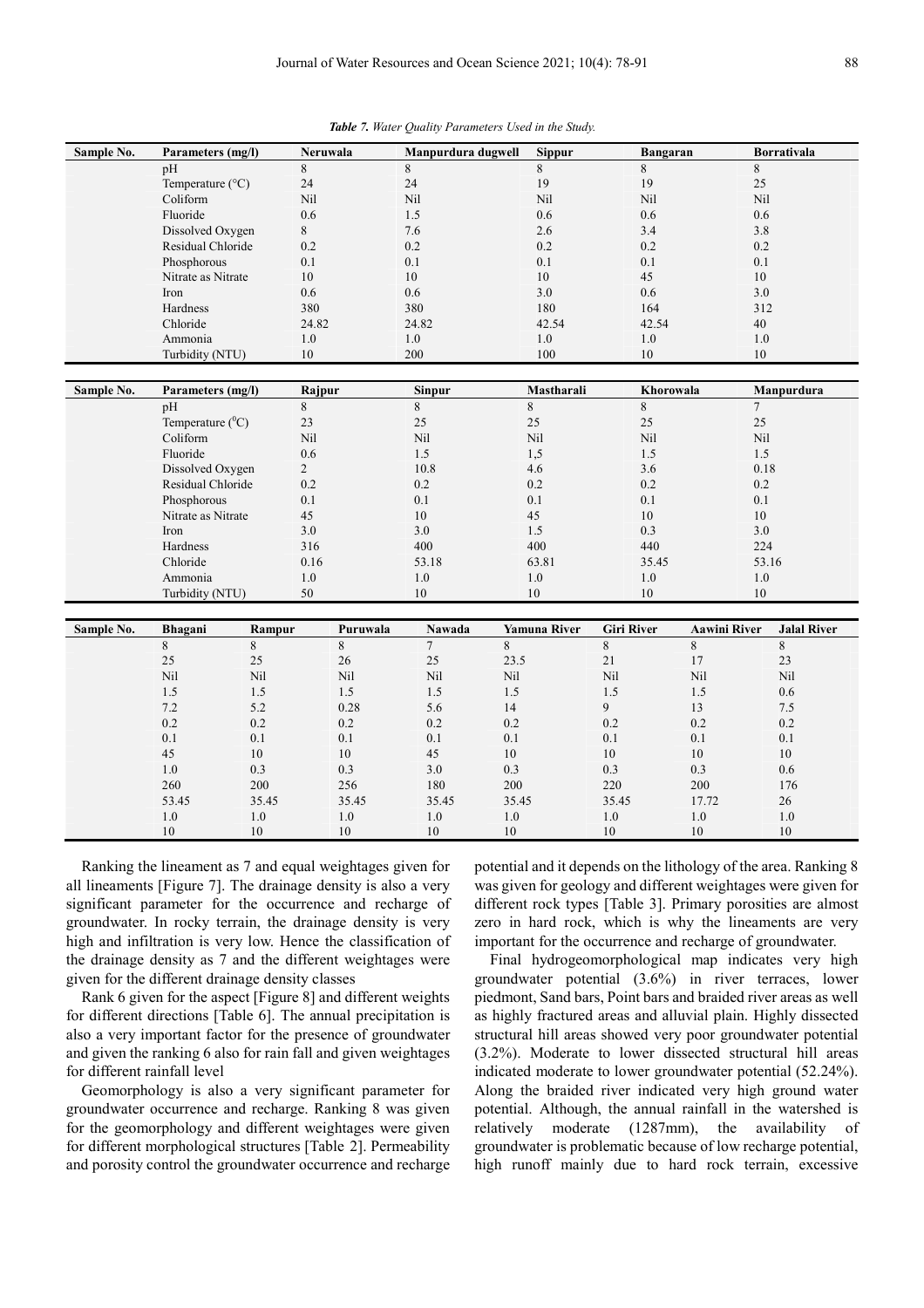withdrawal of groundwater for irrigation purposes have caused continuous lowering of the groundwater table over the years [Figure 9].

#### Hydrogeomorphology of the Study Area



*Figure 9. Hydrogeomorphology map of the study area.* 

No groundwater study is complete without a known groundwater quality and its suitability for various purposes. The composition of groundwater largely depends on the nature of the rock formations, the physiography and soil environment, and the recharge and draft conditions under which it occurs.

Groundwater behaves like one of the best solvents with its long association under different climatic conditions to break up the rock formations to bring all soluble products into solution. Groundwater quality plays an important role in promoting both the standard of agricultural production and human health. When the water quality deteriorates, it naturally affects the soil-crop-water system and thus human health. In the early stages of water quality deterioration, the damage may be minor, but if not examined at the right time, this water is not suitable for any purpose. Human activities such as industrialization, mining, and urbanization can also generate effluent that pollutes the environment. During the field work, 30 groundwater samples were collected from the working dug well, the dug-kum borehole, the bore wells and the river water in the study area. The sample was analyzed in the field for 13 water quality parameters using a field test kit. The analyzed parameters are listed in Table 7 with the permissible standard limits.

Most of the analyzed water samples of study area were in standard permissible limits. Iron content was very high in few places and this may be due o various reason probably due to iron casing of the tube well and another reason is iron rich rock and soil may be contaminated with groundwater

therefore further studies on lithology is the study area is necessary for clarifications.

### **4. Conclusion**

The study shows the importance of remote sensing technology, which is an information tool that provides sufficiently accurate and complete spectral, spatial and temporal information of the earth's surface. Furthermore, this study confirmed the effectiveness of GIS, which can store and manipulate RS data and other special, non-spatial data very efficiently.

Overlay analysis was used in the creation of hydrogeomorphological maps, which is a simple and straightforward method for the combined analysis of multi-class maps. The effectiveness of this method lies in the fact that human judgment can be incorporated into the analysis. The analysis criteria are defined and a ranking is assigned to each parameter. Determining the weighting of each class is very important in the integrated analysis, as the result largely depends on the assignment of an appropriate weighting.

Hydrogeomorphological map indicates very high groundwater potential in river terraces, Lower piedmont, Sand bar, Point bars and Braided river areas, highly fractured areas and alluvium plains. Area covering highly dissected structural hill indicated very poor groundwater potential Moderate to lower dissected structural hill areas indicate moderate to low groundwater potential. Along the braided river indicated very high groundwater potential. Rainwater harvesting or any other artificial recharge method is best suited to improve groundwater potential in low-potential areas. Artificial recharge is the process of increasing the natural movement of surface water in underground formations through certain artificial methods. This is achieved by creating infiltration systems or by inducing a recharge of surface water. In hard rock areas, the underlying lithological units may not have sufficient porosity and permeability.

In these areas, the groundwater recharge extends below the water withdrawn from the aquifers. This means that the groundwater cannot meet the needs of agriculture or drinking purpose. This means that additional replenishment through artificial methods is required to fill the water deficit. In India, artificial recharge measurements are carried out in large areas of hard rock, mainly in Maharashta and southern India. The performance of these efforts can be greatly enhanced when carried out through proper scientific planning. Integrated remote sensing and GIS can be a very powerful tool for planning the adequacy of artificial charging facilities. However, this powerful tool has yet to be widely used in India for this purpose.

All water samples analyzed in the study area were within the allowable standard range. The iron content was very high in some places and this can have various reasons, probably due to the iron casing of the tube well another reason groundwater may contaminate with iron rich rock and soil in the particular area. Lithological study is necessary for problematic area to taken into conclusion. Analyzed data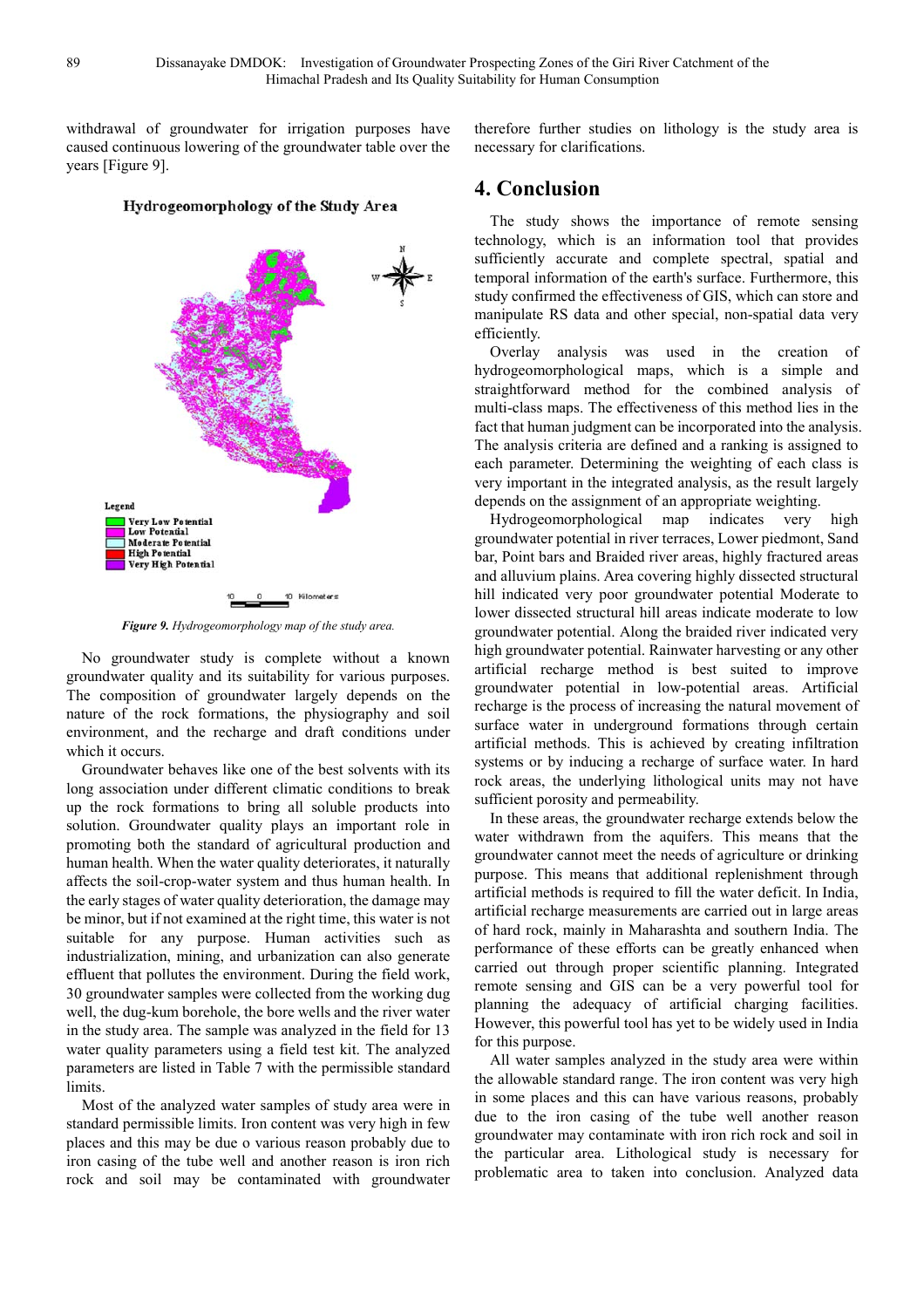show that hardness of most of water samples were very high but in the permissible limit. Solar still is one of the best methods for treatment of this hard water for human consumption.

### **Acknowledgements**

The author thanks the Indian Institute of Remote Sensing, Dehradun, India for providing the resources and laboratory facilities necessary to make this research successful, and all others who have helped in various ways during this research.

### **References**

- Saraf, A., Choudhary, P., Sarma, B. and Ghosh, P., 2001. Impacts of reservoirs on groundwater and vegetation: A study based on remote sensing and GIS techniques. International Journal of Remote Sensing, 22 (13), pp. 2439-2448.
- [2] Thakur, J., Singh, S. and Ekanthalu, V., 2016. Integrating remote sensing, geographic information systems and global positioning system techniques with hydrological modeling. Applied Water Science, 7 (4), pp. 1595-1608.
- [3] Prasad, H., Bhalla, P. and Palria, S., 2014. Site Suitability Analysis of Water Harvesting Structures Using Remote Sensing and GIS – A Case Study of Pisangan Watershed, Ajmer District, Rajasthan. The International Archives of the Photogrammetry, Remote Sensing and Spatial Information Sciences, XL-8, pp. 1471-1482.
- [4] Breunig, M., Bradley, P., Jahn, M., Kuper, P., Mazroob, N., Rösch, N., Al-Doori, M., Stefanakis, E. and Jadidi, M., 2020. Geospatial Data Management Research: Progress and Future Directions. ISPRS International Journal of Geo-Information, 9 (2), pp. 1-20.
- [5] Venkateswarlu, G., Jayasankar, G. and Saradhi, B., 2014. Impact Assessment of Land Use Change on Ground Water Quality Using Remote Sensing & GIS for Zone V under Municipal Corporation Hyderabad. IOSR Journal of Mechanical and Civil Engineering, 11 (1), pp. 36-42.
- [6] Prasad, R., Mondal, N., Banerjee, P., Nandakumar, M. and Singh, V., 2007. Deciphering potential groundwater zone in hard rock through the application of GIS. Environmental Geology, 55 (3), pp. 467-475.
- [7] Teixeira, J., Chaminé, H., Carvalho, J., Pérez-Alberti, A. and Rocha, F., 2013. Hydrogeomorphological mapping as a tool in groundwater exploration. Journal of Maps, 9 (2), pp. 263-273.
- [8] Mark Settle, James V. Taranik, 1983. Current Research in Geological Applications of Remote Sensing Techniques and Implications for Petroleum Geology: ABSTRACT. AAPG Bulletin, 67 (3), pp. 546-547.
- [9] Das, S., 2017. Delineation of groundwater potential zone in hard rock terrain in Gangajalghati block, Bankura district, India using remote sensing and GIS techniques. Modeling Earth Systems and Environment, 3 (4), pp. 1589-1599.
- [10] Holland, M., 2012. Evaluation of factors influencing transmissivity in fractured hard-rock aquifers of the Limpopo Province. International Conference on Groundwater Special

Edition 38 (3), pp 379-390.

- [11] Rupke, J., 1974. Stratigraphic and structural evolution of the Kumaon Lesser Himalaya. Sedimentary Geology, 11 (2-4), pp. 81-265.
- [12] Rupke, J., 1991. Geological Maps, Their Solution and Interpretation. Sedimentary Geology, 70 (1), pp. 84.
- [13] Kuruppath, N. and Kannan, B., 2017. Identification of Potential Groundwater Recharge Zones Using Remote Sensing and Geographical Information System in Amaravathy Basin. Journal of Remote Sensing & GIS, 06 (04). pp 1-10.
- [14] Saraf, A. and Choudhury, P., 1998. Integrated remote sensing and GIS for groundwater exploration and identification of artificial recharge sites. International Journal of Remote Sensing, 19 (10), pp. 1825-1841.
- [15] Ahirwar, S., Malik, M., Ahirwar, R. and Shukla, J., 2020. Application of Remote Sensing and GIS for Groundwater Recharge Potential Zone Mapping in Upper Betwa Watershed. Journal of the Geological Society of India, 95 (3), pp. 308-314.
- [16] Çelik, R., 2019. Evaluation of Groundwater Potential by GIS-Based Multicriteria Decision Making as a Spatial Prediction Tool: Case Study in the Tigris River Batman-Hasankeyf Sub-Basin, Turkey. Water, 11 (12), pp. 1-16.
- [17] Suganthi S, Elango L and Subramanian S. K, 2013, Groundwater potential zonation by Remote Sensing and GIS techniques and its relation to the Groundwater level in the Coastal part of the Arani and Koratalai River Basin, Southern India, Journal of Earth Science Research, 17 (2), pp 87–95.
- [18] Allafta, H., Opp, C. and Patra, S, 2020. Identification of Groundwater Potential Zones Using Remote Sensing and GIS Techniques: A Case Study of the Shatt Al-Arab Basin. Remote Sensing, 13 (1), pp 1-28.
- [19] Krishnamurthy, J., Mani, A., Jayaraman, V. and Manivel, M., 2000. Groundwater resources development in hard rock terrain an approach using remote sensing and GIS techniques. International Journal of Applied Earth Observation and Geoinformation, 2 (3-4), pp. 204-215.
- [20] Oyedele, A., 2019. Use of remote sensing and GIS techniques for groundwater exploration in the basement complex terrain of Ado-Ekiti, SW Nigeria. Applied Water Science, 9 (3), pp 1-13.
- [21] Singh, M., Gupta, B., Das, S., Avasthe, R. and Sarvade, S., 2015. Assessment of Economic Viability of Different Agroforestry Systems in Giri Catchment, Himachal Pradesh. Economic Affairs, 60 (3), pp 557-561.
- [22] Pareta K and Pareta U, 2012, Landslide Modeling and Susceptibility Mapping of Giri River Watershed, Himachal Pradesh, International Journal of Science and Technology 1 (2), pp 91-104.
- [23] Sharma D. D and Thakur B. R, 2016, Prioritization of Micro Watersheds in Giri Catchment for Conservation and Planning, Transactions of the Institute of Indian Geographers 38 (2), pp. 267-280.
- [24] Prakasam, C., R, A., Nagarajan, B. and Kanwar, V, 2020. Site-specific geological and geotechnical investigation of a debris landslide along unstable road cut slopes in the Himalayan region, India. Geomatics, Natural Hazards and Risk, 11 (1), pp. 1827-1848.